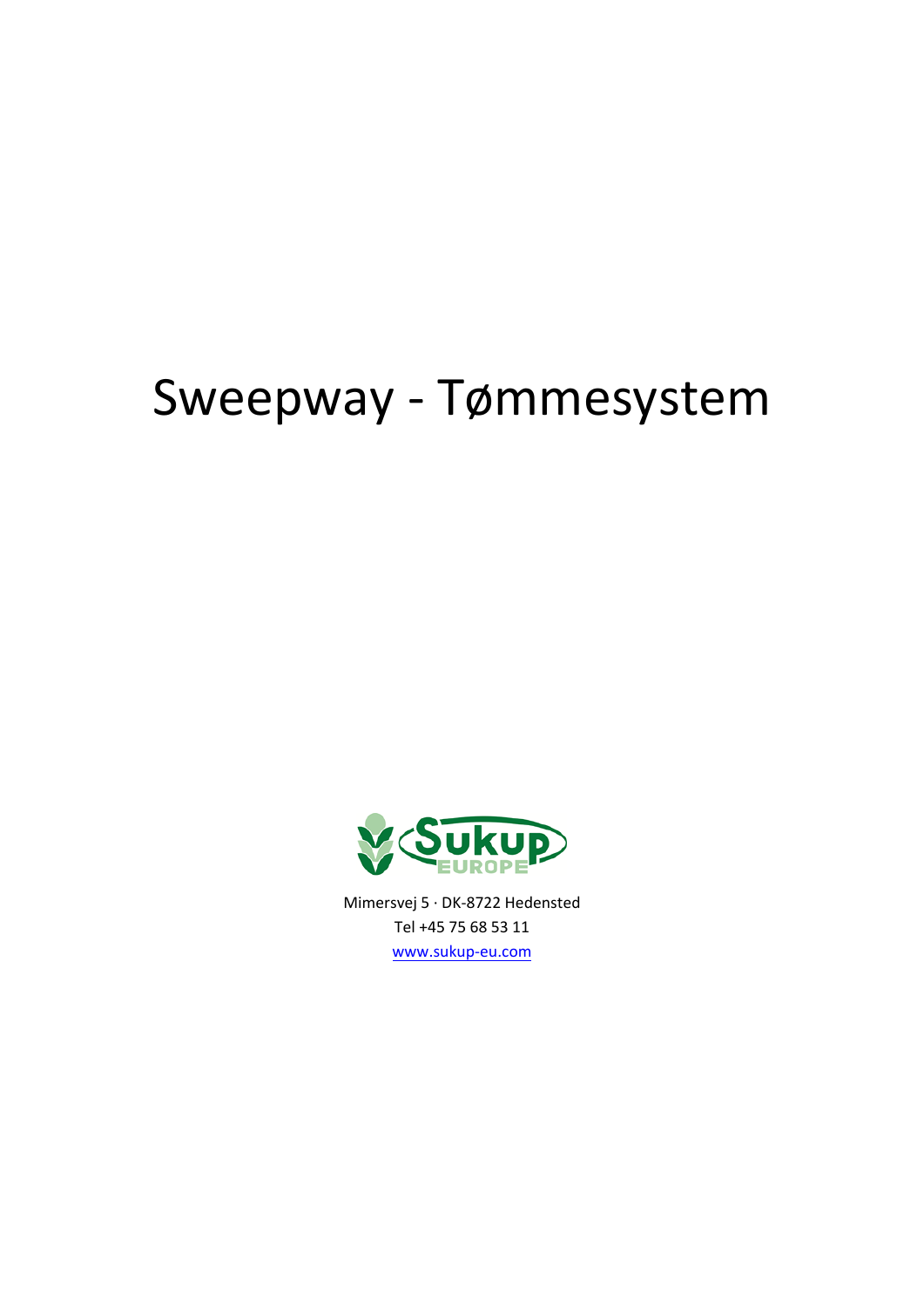## **TUBE, AUGERS & SWEEP**

**6", 8" & 10"**

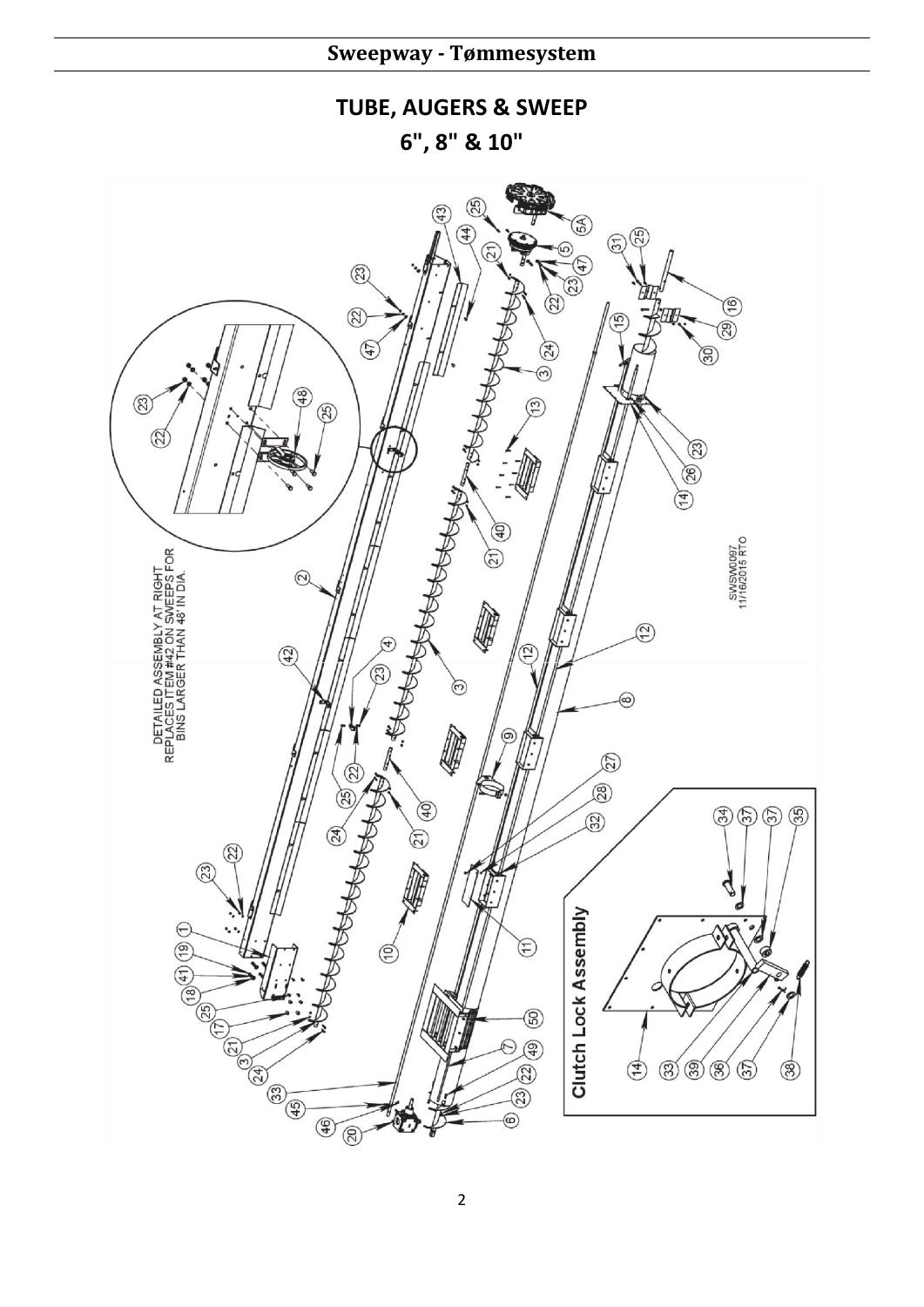# **Sweepway - Tømmesystem**

|                         | <b>Description</b>                                                                  | Qty                     | 6"         | 8"              | 10"    |
|-------------------------|-------------------------------------------------------------------------------------|-------------------------|------------|-----------------|--------|
| ${\bf 1}$               | <b>Extension bracket</b>                                                            | $\mathbf{1}$            | E6976      | E6976           | E6976  |
|                         |                                                                                     |                         |            |                 |        |
| $\overline{2}$          | Decal, DANGER, Keep Away when                                                       | $\mathbf{1}$<br>$***$   |            |                 |        |
| $\overline{\mathbf{3}}$ | Sweep auger * (Need bin dia., pitch, length) **                                     | $***$                   | See page 6 |                 |        |
| $\overline{\mathbf{4}}$ | Support bushing **                                                                  |                         | E6065      | E6065           | E6065  |
| $\overline{\mathbf{5}}$ | <b>Reduction wheel</b>                                                              | $1\,$                   | E6094      | E6092           | E6093  |
| <b>5A</b>               | 16-to-1 reduction drive wheel assembly ***                                          | $\mathbf{1}$<br>$***$   | E7336      | E7338           | E7340  |
| $\boldsymbol{6}$        | Unload auger flight assembly **                                                     |                         | See page 6 |                 |        |
| $\overline{\mathbf{z}}$ | Center sump gate pull rod *                                                         | $\mathbf 1$             | E61--      | E61--           | E61--  |
| $\overline{\mathbf{8}}$ | Unload tube *                                                                       | $1\,$                   | See page 6 |                 |        |
| $\mathbf{9}$            | Clutch rod support clamp                                                            | $\mathbf{1}$            | E5314      | E5364           | E53162 |
| 10                      | Top half intermediate sump **                                                       | $***$                   | E5410      | E5410           | E5411  |
| 11                      | Intermediate slide gate **                                                          | $***$                   | E5409      | E5409           | E5409  |
| $12$                    | Intermediate sump gate pull rod *                                                   | $\mathbf{1}$            |            |                 |        |
| 13                      | Tek screw, #10 - 16 x 1-1/2" **                                                     | $***$                   | J0502      | J0502           | J0502  |
| 14                      | Bin collar w/ clutch lock assy.                                                     | $\mathbf{1}$            | E5405      | E5406           | E5362  |
| 15                      | Intermediate sump rod handle, 7/8"                                                  | $\mathbf{1}$            | E5404      | E5404           | E5404  |
| 16                      | Auger shaft, 1998                                                                   | $\mathbf{1}$            | E90061     | E54151          | E54142 |
| 17                      | Spacer, 6 & 8", 1/2" ID x 1"; 10", 1/2" ID x 1-3/8"                                 | 4                       | E6014      | E6014           | E6013  |
| 18                      | Flat washer, 7/16"                                                                  | $\overline{4}$          | J1120      | J1120           | J1120  |
| 19                      | Hex nut, 7/16" x 14                                                                 | 4                       | J1035      | J1035           | J1035  |
| 20                      | Stud bolt, 7/16 - 14 x 2-3/4", PLT, GR5                                             | $\overline{\mathbf{4}}$ | J07211     | J07211          | J07211 |
| 21                      | Lock nut, 5/16" - 18                                                                | $***$                   | J1010      | J1010           | J1010  |
| 22                      | Split lock washer, 3/8"                                                             | $***$                   | J1205      | J1205           | J1205  |
| 23                      | Hex nut, 3/8 - 16, PLT                                                              | $***$                   | J1020      | J1020           | J1020  |
| 24                      | Bolt, 5/16 - 18 x 1-3/4", GR5                                                       | $***$                   | J0570      | <b>J0570</b>    | J0570  |
| 25                      | Bolt, 3/8 - 16 x 1", GR5 **                                                         | $***$                   | J0606      | J0606           | J0606  |
| 26                      | Threaded bolt, 3/8 - 16 x 1-3/4", GR5, FL                                           | $***$                   | J0640      | J0640           | J0640  |
| 27                      | Bolt, 5/16 - 18 x 3/4", GR5                                                         | $***$                   | J0520      | J0520           | J0520  |
| 28                      | Hex nut, 5/16" - 18, PLT                                                            | $***$                   | J1002      | J1002           | J1002  |
| 29                      | Corn flipper only                                                                   | $\overline{2}$          | E5689      | E5689           | E5689  |
| 30                      | Lock nut, 5/16" - 18                                                                | $***$                   | J1010      |                 |        |
|                         | Lock nut, 7/16" - 14                                                                | $***$                   |            | J1034           | J1034  |
| 31                      | Bolt, 5/16 - 18 x 2", GR5                                                           | $***$                   | J0585      |                 |        |
|                         | Bolt, 7/16 - 14 x 2-1/2"                                                            | $***$                   |            | J0720           |        |
|                         | Bolt, 7/16 - 14 x 3"                                                                | $***$                   |            |                 | J0722  |
| 32                      | 32 Shaft collar, 7/8"                                                               | $***$                   | J1330      | J1330           | J1330  |
| 33                      | 33 Clutch pull rod *                                                                | $\mathbf{1}$            |            |                 |        |
| 34                      | Picker pin, 1/2 x 1-1/2"                                                            | $\overline{2}$          | J1550      | J1550           | J1550  |
| 35                      | Shaft collar, 1/2"                                                                  | $\mathbf{1}$            | J1320      | J1320           | J1320  |
| 36                      | Cotter, 1/8 x 1"                                                                    | $\mathbf 1$             | J1420      | J1420           | J1420  |
| 37                      | Machine bushing, 1/2" x 18ga                                                        | $\overline{3}$          | J1250      | J1250           | J1250  |
| 38                      | Pawl spring                                                                         | 1                       | J2360      | J2360           | J2360  |
| 39                      | Clutch latch                                                                        | $\mathbf{1}$            | E5408      | E5408           | E5408  |
| 40                      | Connecting shaft                                                                    | $***$                   | E6704-     | E6704-          | E6704- |
| 41                      | Split lock washer, 7/16, PLT                                                        | 4                       | J1210      | J1210           | J1210  |
| 42                      | Assembly bushing support **                                                         | $***$                   | E6089      | E6090           | E6091  |
| 43                      | Galvanized backboard scraper, 36"                                                   | $***$                   | E8430      | E8430           | E8430  |
|                         | Galvanized backboard scraper, 18"                                                   | $***$                   | E8431      | E8431           | E8431  |
|                         | Carriage bolt, 3/8 x 1"                                                             | $***$                   |            |                 |        |
| 44                      | Picker pin, 3/8 x 1-1/2"                                                            | $***$                   | J06064     | J06064<br>J1541 | J06064 |
| 45                      |                                                                                     | $***$                   | J1541      |                 | J1541  |
| 46                      | Hairpin clip, .09 x 2                                                               | $***$                   | J5410      | J5410           | J5410  |
| 47                      | Flat washer, 3/8"                                                                   | $***$                   | J1117      | J1117           | J1117  |
| 48                      | Carrier wheel, 8" and 10" assembly, 2005                                            | $***$                   |            | E7734           | E7725  |
| 49                      | Bolt, 3/8 - 16 x 1-1/4"                                                             |                         | J0616      | J0616           | J0616  |
| 50                      | Independent intermediate sump                                                       | $\mathbf{1}$            |            | E7996           | E7999  |
|                         | * Specify bin size ** Quantities may vary w/bin size *** For use in bin 36' dia and |                         |            |                 |        |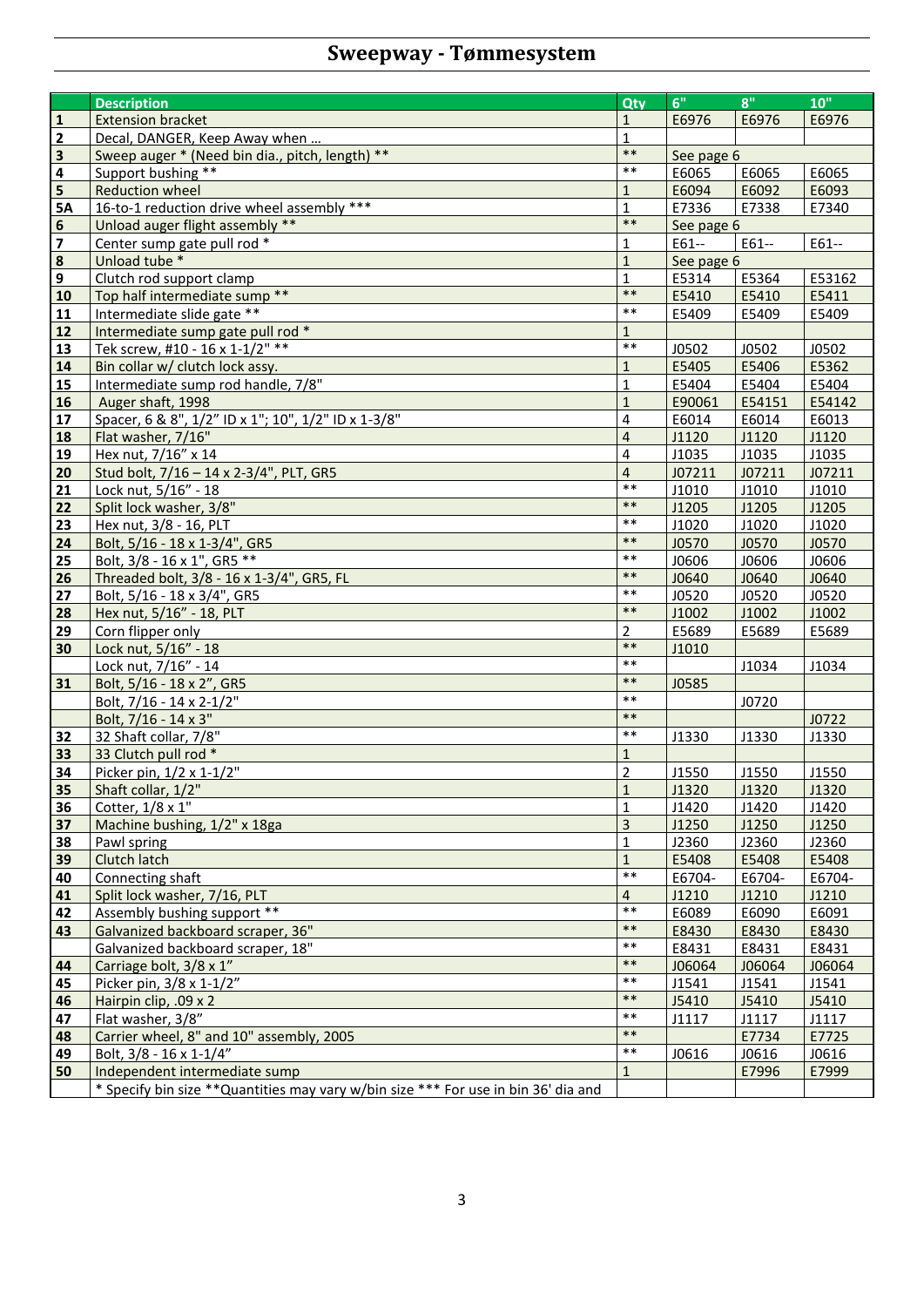### **– TO – REDUCTION DRIVE WHEEL**



| REF.H                   | <b>DESCRIPTION</b>                         | Qty            | 6"         | 8"         | 10"        |
|-------------------------|--------------------------------------------|----------------|------------|------------|------------|
|                         | Complete wheel                             | 1              | E6094      | E6092      | E6093      |
|                         | Complete wheel, old green model            | 1              | E6041      | E6042      | E6043      |
| $\overline{1}$          | 6" assembly mount, 2010                    | $\mathbf{1}$   | E6095      |            |            |
|                         | 8" assembly mount, split, w/ brng.         | 1              |            | E6096      |            |
|                         | 10" assembly mount, split, w/ brng.        | $\mathbf{1}$   |            |            | E6097      |
| $\overline{2}$          | Back plate w/ roller, 2010                 | $\mathbf{1}$   | E6087      | E6087      | E6087      |
| $\overline{\mathbf{3}}$ | 10" rubber ring, 2000                      | 3              | E60121     | E60121     | E60121     |
| $\overline{\mathbf{4}}$ | Back plate, 9.25" Dia., 2010               | $\mathbf{1}$   | E6088      | E6088      | E6088      |
| $\overline{5}$          | Drive shaft w/ 8-tooth sprocket            | $\mathbf{1}$   | E6049      | E6049      | E6049      |
| $\boldsymbol{6}$        | Self-drilling screw, 1/4 - 14 x 2-1/4, PLT | 6              | J05041     | J05041     | J05041     |
| $\overline{\mathbf{z}}$ | Flat washer, 3/4", PLT                     | $\mathbf{1}$   | J1130      | J1130      | J1130      |
| 8                       | Lock nut, 3/4" - 10, GR5                   | 4              | J1057      | J1057      | J1057      |
| $\overline{9}$          | Screw, 3/8 - 16 x 1", PLT, GR5             | $\overline{4}$ | J0606      | J0606      | J0606      |
| 10                      | Split lock washer, 3/8", PLT               | 4              | J1205      | J1205      | J1205      |
| 11                      | Hex nut, 3/8" - 16, PLT                    | $\overline{4}$ | J1020      | J1020      | J1020      |
| 12                      | Machine bushing, 3/4 x 1-1/4", 14ga, N-rim | 2              | J1260      | J1260      | J1260      |
| 13                      | Screw, 3/4 -10 x 4-1/2", PLT, GR5          | $\mathbf{1}$   | J0817      | J0817      | J0817      |
| 14                      | Screw, 5/16 - 18 x 1-3/4", PLT, GR5        | 2              | J0570      | J0570      | J0570      |
| 15                      | Lock nut, 5/16" - 18, PLT                  | $\overline{2}$ | J1010      | J1010      | J1010      |
| 16                      | 1" flange bearing w/ locking collar        | $\mathbf{1}$   | J00031-SKF | J00031-SKF | J00031-SKF |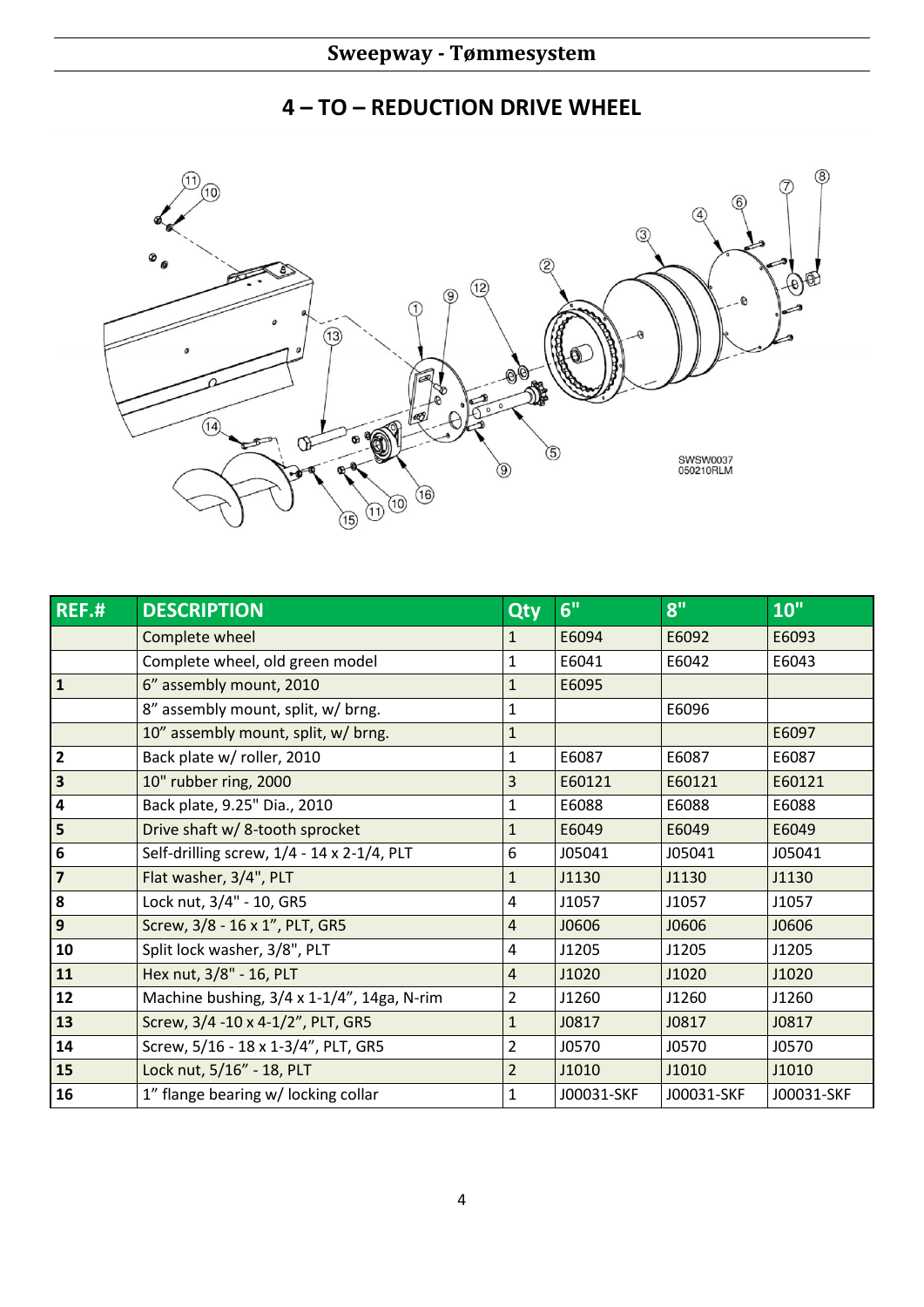#### **GEARBOX CROSS SECTION**  $\sqrt{14}$  $\sqrt{4}$  $(13)$  $\varnothing$ D, ි  $(11)$  $\circled{3}$  $\circled{10}$  $\circledR$  $\widehat{12}$  $(19)$  $\widehat{\mathcal{F}}$ ۱  $(17)$  $\overline{5}$  $\widehat{25}$ 12 ó  $(11)$  $(21)$  $\hat{2}$ SWSW0098<br>03/08/2017 RTO  $\bigcirc$  $\circledR$  $(24)$ 18)

| <b>REF.#</b>            | <b>DESCRIPTION</b>                        | QTY.           | 6"     | 8"     | 10"    |
|-------------------------|-------------------------------------------|----------------|--------|--------|--------|
|                         | Complete gearbox w/ bracket               |                | E7335  | E7337  | E7339  |
|                         | Gearbox bracket                           | $\mathbf{1}$   | E7306  | E7308  | E7310  |
| $2*$                    | Gearbox inside side cover                 | $\mathbf{1}$   | E7317  | E7317  | E7317  |
| $3*$                    | Gearbox outside cover                     |                | E7318  | E7318  | E7318  |
|                         | Wheel, 17" OD                             | 1              | E7349  | E7349  | E7349  |
| $\frac{5}{6}$           | Gearbox input shaft weldment w/ sprocket  | $\mathbf{1}$   | E7320  | E7320  | E7320  |
|                         | Gearbox output shaft weldment w/ sprocket | $\overline{1}$ | E7319  | E7319  | E7319  |
| $\overline{\mathbf{z}}$ | Chain, #40, 37 links                      | $\mathbf{3}$   | E7327  | E7327  | E7327  |
|                         | Sprocket tree, 4A30-40A12, 1" bore        | $\overline{2}$ | J7317  | J7317  | J7317  |
| $\overline{9}$          | Bearing, 1-1/4" ID, 2-1/2" OD             | $\mathbf{1}$   | J0060  | J0060  | J0060  |
| 10                      | Bearing, 3/4" ID, 1-5/8" OD               | $\overline{2}$ | J00703 | J00703 | J00703 |
| $\overline{11}$         | Bushing, 3/4" ID, 1-3/4" OD               | 4              | J00745 | J00745 | J00745 |
|                         | Thrust washer, 3/4" ID, 1-2/4" OD         | $\overline{2}$ | J00746 | J00746 | J00746 |
| 13                      | Bushing, 1-15/16" ID, 2-1/8" OD           | $\mathbf{1}$   | J00817 | J00817 | J00817 |
| 14                      | Flat washer, 11/16"                       | $\mathbf{1}$   | E7322  | E7322  | E7322  |
| 15                      | Screw, 5/16 - 18 x 1-3/4"                 | $\overline{2}$ | J0570  | J0570  | J0570  |
|                         | Lock nut, $5/16'' - 18$                   | $\overline{2}$ | J1010  | J1010  | J1010  |
| 17                      | Screw, $5/16 - 18 \times 3''$             | 12             | J05952 | J05952 | J05952 |
| 18                      | Screw, 3/8 - 16 x 1"                      | $\overline{2}$ | J0606  | J0606  | J0606  |
| <u>19</u>               | Hex nut, $3/8" - 16$                      | $\overline{2}$ | J1020  | J1020  | J1020  |
| 20                      | Split lock washer, 3/8"                   | $\overline{2}$ | J1205  | J1205  | J1205  |
|                         | Split lock washer, 5/16"                  | 12             | J1200  | J1200  | J1200  |
| 22                      | Split lock washer, 5/8"                   | 1              | J1218  | J1218  | J1218  |
| 23                      | Screw, $5/8 - 11 \times 1 - 1/2$ "        | $\mathbf{1}$   | J0781  | J0781  | J0781  |
| 24                      | Flat washer, 3/8"                         | $\overline{2}$ | J1117  | J1117  | J1117  |
| 25                      | Gearbox reclaim shield                    | $\mathbf{1}$   | E7358  | E7358  | E7355  |

\* Must be replaced together if replacement necessary